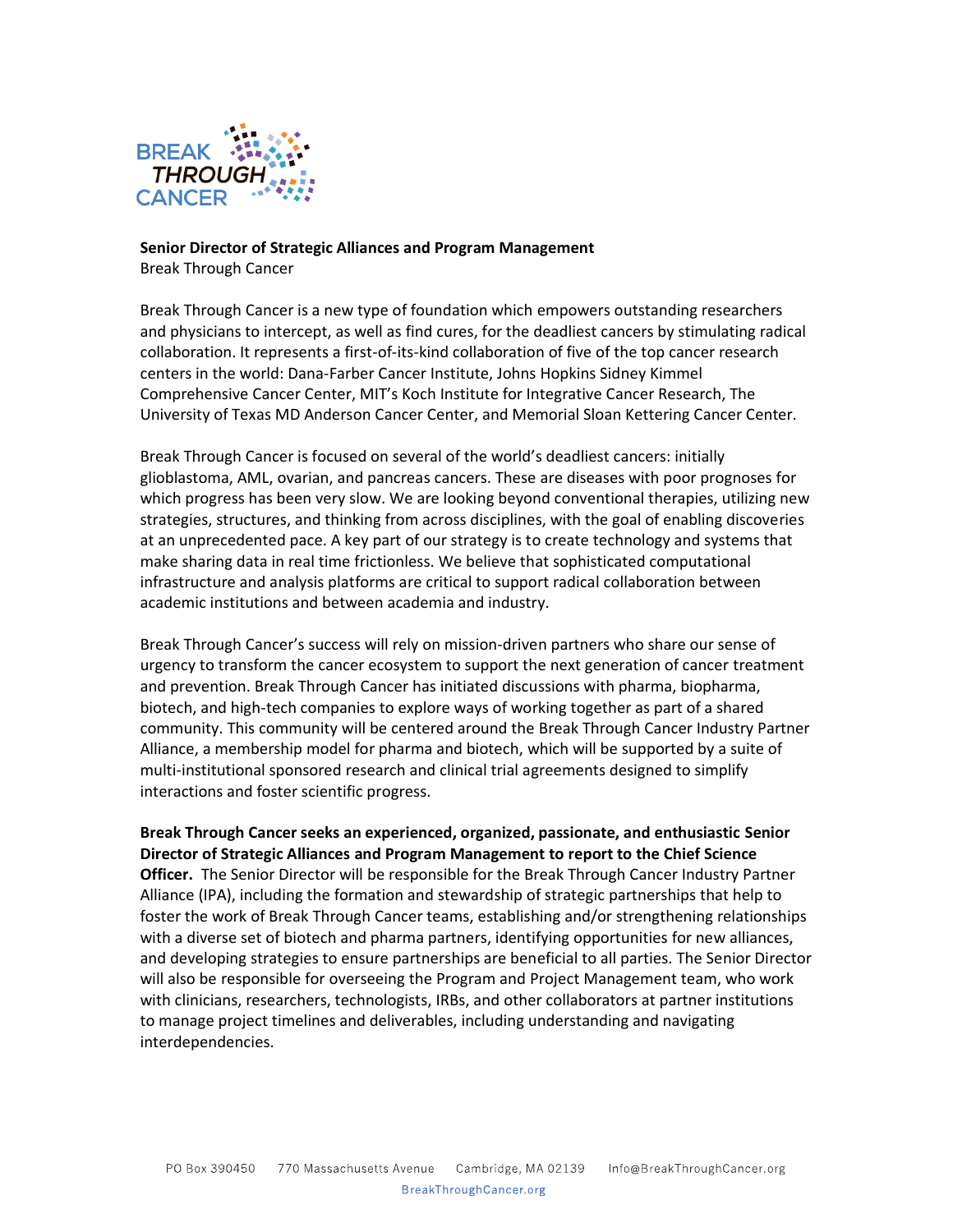

Responsibilities include:

Working closely with the Chief Science Officer and members of Break Through Cancer-funded teams to understand the strategic needs of the different projects and identify partnerships that will support the research;

Serve as an alliance and programmatic point of contact, working closely with institutional team members and industry partners to advance, manage, monitor, and report out (to various audiences ranging from collaborators to boards) on joint goals, progress, issues, and overall health of the collaboration;

Oversee programmatic activities and manage escalations to ensure successful collaboration, initiation, and execution of projects between industry and institutional partners;

Lead alliance and programmatic risk and issue management including proactively identifying potential challenges in collaborative research including management of human subjects and intellectual property obligations, contingencies, timelines, and resources. managing issues to resolution;

Ensure engagement of institutional and industry partners by fostering and maintaining collaborative working relationships;

Manage collaboration governance and operating norms (including support of joint committees) with special attention to alignment of team member and to the foundation goals and operating principals prior to joint decisions;

Work closely with Break Through Cancer-funded teams to gain internal championship for successful execution of existing project plans and expansion into new partnership plans;

Develop a network of strong advocates across partner institutions with a view of building a map of decision makers, influencers, and champions who can directly impact the successful implementation of the IPA;

Provide operational oversight and metrics that focuses on the integrity, scalability, cost effectiveness, and overall process efficiency in the IPA;

Working closely with project teams at the Participating Institutions to align and provide oversight to the implementation and maintenance of shared project management plans and community for project teams;

Working closely with Break Through Cancer Chief Financial Officer to prepare and monitor project budgets and expenditures;